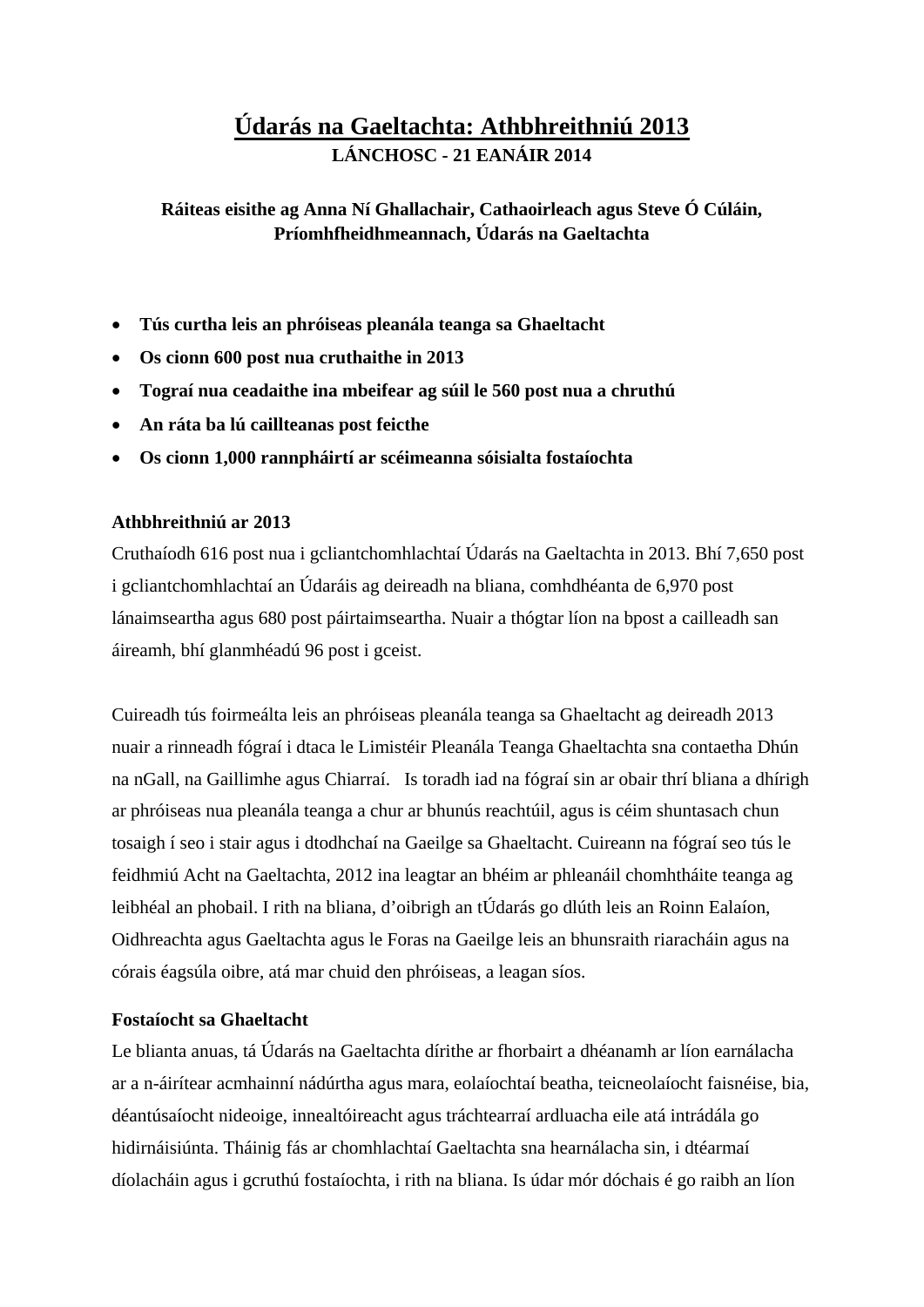ba lú caillteanais post le tríocha bliain i gcliantchomhlachtaí Gaeltachta le linn 2013. Tá an laghdú leanúnach ar an ráta caillteanais post le roinnt blianta anuas ina léiriú dearfach ar an dóigh a bhfuil comhlachtaí Gaeltachta tar éis a mbonn fostaíochta a bhuanú le blianta anuas agus iad in ann díriú anois ar bhorradh a chur faoina bhfiontair agus an eacnamaíocht ar tí a theacht chuici féin.

Is í an earnáil easpórtála atá ina príomh-thiománaí in athshlánú na fostaíochta agus i bhfás eacnamaíochta sa tír, agus anuraidh mhéadaigh an díolachán easpórtála i gcliantchomhlachtaí an Údaráis go €464 milliún. Is fianaise í an méadú atá tagtha ar easpórtáil iomlán, mar chéatadán de dhíolachán, ó 45% go 59% ó bhí 2008 ann, go bhfuil na comhlachtaí Gaeltachta ag cur go leor dá bhfócas ar easpórtáil.

#### **560 post nua ceadaithe don Ghaeltacht i rith 2013**

Anuraidh, cheadaigh Údarás na Gaeltachta líon tograí ina bhfuiltear ag súil go ndéanfar infheistíocht iomlán measta de €44 milliún agus go gcruthófar 560 post nua iontu. Cruthófar breis agus leath de na poist sin i ngnólachtaí nua, agus cruthófar an chuid eile acu i gcliantchuideachtaí reatha de réir mar a bheidh siad ag forbairt a ngnóthaí. Táthar ag súil go dtiocfaidh na poist sin chun cinn in 2014 agus sna blianta ina dhiaidh sin nuair atá na tograí faoi lán seoil.

# **Tionchar Suntasach Eacnamaíoch ag Cliantchomhlachtaí an Údaráis ar Gheilleagar na Tíre**

Tugann taighde a rinne Indecon International Economic Consultants in  $2013<sup>1</sup>$  le fios go bhfuil tionchar suntasach ag cliantchomhlachtaí an Údaráis ar gheilleagar na hÉireann, agus meastar go gcuireann siad luach iomlán de thart ar €1.5 billiún leis. Léiríonn an anailís go bhfuil luach díolacháin de breis agus €787 milliún ag na comhlachtaí Gaeltachta seo. Lena chois sin, cuireann siad os cionn €409 milliún de chaiteachas díreach isteach sa gheilleagar, agus cuireann siad breis agus €358 milliún ar fáil do gheilleagar na tíre in olltáirgeacht intíre (GDP). Fosta, íocann comhlachtaí Gaeltachta thart ar €71 milliún in íocaíochtaí cánacha do Státchiste na hÉireann, bunaithe ar chánacha corparáideacha agus ioncaim a d'eascair óna ngníomhaíochtaí in 2012, agus bhí a gcaiteachas iomlán párolla cothrom le €200 milliún.

<sup>&</sup>lt;sup>1</sup> Tá an anailís i dtuarascáil International Economic Consultants bunaithe ar na figiúirí as an ABSEI (Tuarascáil um Shuirbhé Bliantúil Gnó ar Thionchar Eacnamaíoch) is déanaí. Rinne Forfás an *ABSEI* in 2013 ar gach gníomhaireacht forbartha.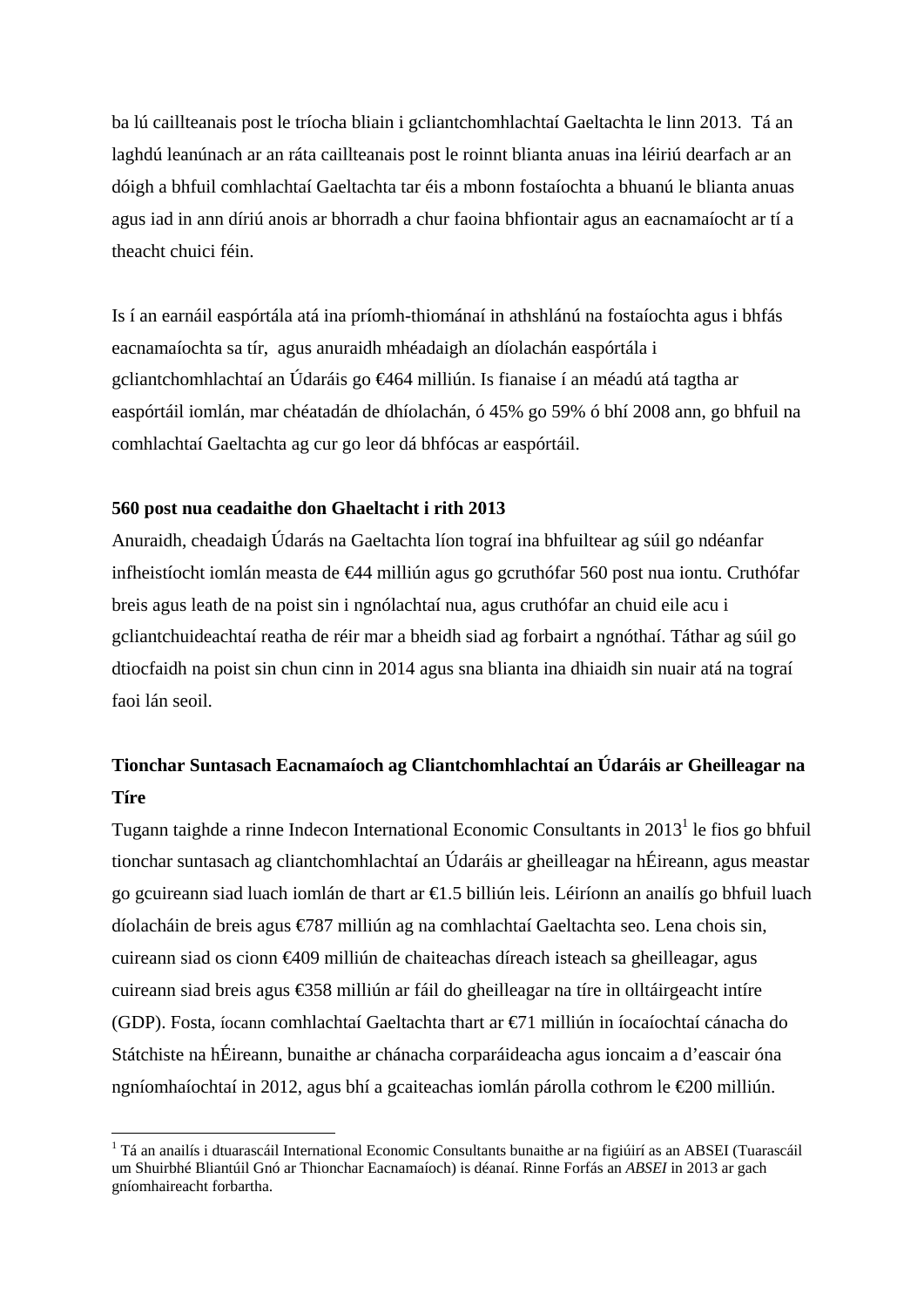#### **Ag Cothú Fiontair Ghaeltachta agus Cruthú Fostaíochta**

Ionas go mbeidh sé in ann a theacht i dtír ar dheiseanna nua cruthaithe fostaíochta, teastaíonn infreastruchtúr gnó ón Údarás a bheidh in oiriúint do riachtanais a chliant agus do na gnólachtaí nua a bheidh ag teacht chun cinn. Ceann de na constaicí is mó a bhaineann le forbairt bhreise fiontraíochta agus le cruthú fostaíochta sa Ghaeltacht is ea an easpa infreastruchtúr oiriúnach don ghnó. In ainneoin an rathúnais a bhí sa tír suas go dtí 2006, is beag samplaí atá ann d'infheistíocht ón earnáil phríobháideach in infreastruchtúr ná saoráidí nua-aimseartha tionsclaíocha/fiontair i gceantair thuaithe, ná sa Ghaeltacht ach go háirithe.

De bharr srianta airgeadais le roinnt blianta anuas, ní raibh d'acmhainn ag an Údarás dóthain infheistíochta a dhéanamh ina phunann maoine. Tógadh sciar mór de phunann maoine fiontraíochta an Údaráis sna 70aidí agus sna 80aidí chun freastal ar thionscail traidisiúnta déantúsaíochta. Agus an earnáil traidisiúnta déantúsaíochta ag dul i léig go leanúnach, tá uasghrádú substaintiúil agus athchóiriú le déanamh ar na foirgnimh mhóra thionsclaíocha sin chun iad a thabhairt chuig an chaighdeán a theastaíonn ó fhiontair nua-aimseartha na linne seo.

'Sé ár dtaithí ná go bhfuil sé níos éasca infheistíocht fiontair a mhealladh nuair a bhíonn fáil ar fhoirgnimh nua-aimseartha, d'ardchaighdeán atá réidh le húsáid. Ar an bhunús sin, tá athfhorbairt déanta ar líon teoranta d'fhoirgnimh an Údaráis le blianta anuas. Tá na foirgnimh sin ionann agus a bheith lán faoin tráth seo. Léiríonn an t-éileamh sin an gá atá le breis infheistíochta chaipitil sa Ghaeltacht le go mbeifear ábalta tuilleadh infheistíochta a mhealladh isteach. Tá athfhorbairt agus uasghrádú ar mhaoin ghnó an Údaráis riachtanach le cinntiú go mbeidh rath ar fheidhm forbartha fiontair agus cruthú fostaíochta na heagraíochta agus leanfaidh an tÚdarás air ag iarraidh teacht ar bhealaí leis an athfhorbairt seo a mhaoiniú, m.sh díol maoine.

Tá an easpa leathanbhanda ardluais ar chostas réasúnach ag cur as d'iomaíocht na gcomhlachtaí Gaeltachta agus caithfear leanúint den iarracht chun an easpa sin a leigheas.

# **Na Scéimeanna Fostaíochta Sóisialta fós ag cur oiliúint agus taithí oibre thábhachtach ar fáil do dhaoine dífhostaithe**

Déanann Údarás na Gaeltachta bainistiú agus riarachán ar an *Scéim Fostaíochta Pobail*, an *Scéim Shóisialta Tuaithe*, *Tús* agus *Tús Nua*. Déanann an Roinn Coimirce Sóisialaí maoiniú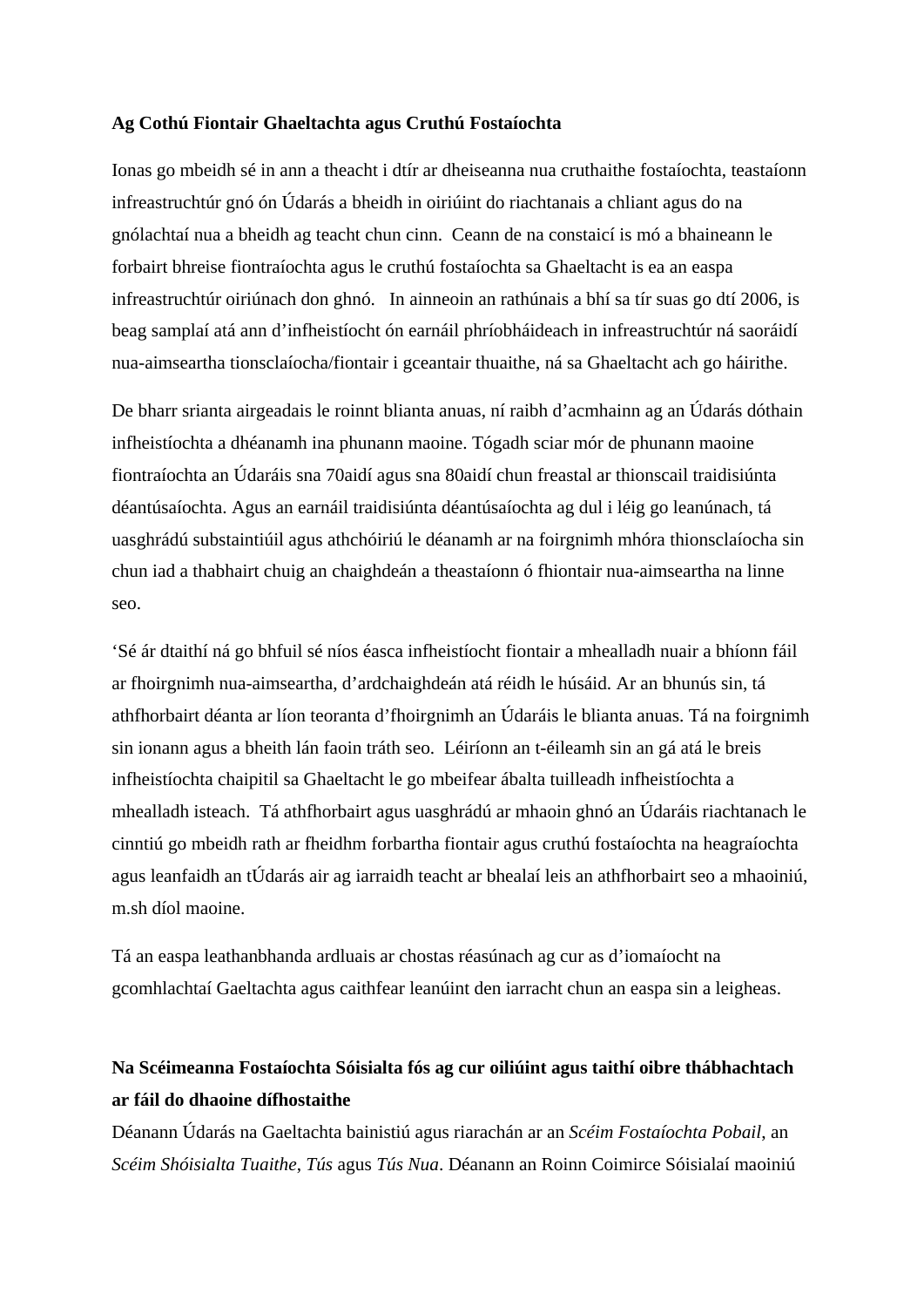ar na scéimeanna fostaíochta sóisialta a bhfuil ról tábhachtach acu i soláthar taithí oibre agus oiliúna do phobail Ghaeltachta. In 2013, fostaíodh breis agus 1,000 rannpháirtí agus 49 maor i 49 scéim ar fud na Gaeltachta. I rith na bliana, thosaigh breis agus 300 rannpháirtí nua ar na scéimeanna agus chríochnaigh breis agus 260 rannpháirtí a gclár. Meastar go bhfuil fostaíocht faighte ag 30% díobh sin a chríochnaigh a gclár. Tá na scéimeanna fostaíochta sóisialta seo lárnach i bhforbairt an phobail agus i gcothabháil gníomhaíochtaí Gaeilge sa Ghaeltacht.

#### **Gníomhaíochtaí Teanga**

Le linn 2013 cuireadh dlús le hobair phleanála le feidhm a thabhairt d'Acht na Gaeltachta, 2012. Aontaíodh go mbeadh 26 Limistéar Pleanála Teanga Ghaeltachta i gceist agus rinneadh sainiú iomlán de réir toghrann ar na limistéir sin. Forbraíodh agus aontaíodh próiseas le heagraíochtaí a roghnú le dul i mbun pleananna teanga a ullmhú sna Limistéir Pleanála Teanga. Is é an cuspóir a bheidh ag na pleananna teanga ná cur le húsáid na Gaeilge sna limistéir lena mbaineann siad i réimsí an phobail agus an teaghlaigh, i réimsí oideachais, sóisialta, gnó agus poiblí.

I mí na Nollag 2013 rinne an tAire Stáit sa Roinn Ealaíon, Oidhreachta agus Gaeltachta, Donnchadh Mac Fhionnlaoich, T.D., na chéad fhógraí i dtaca le trí Limistéar Pleanála Teanga Ghaeltachta. Tá tús curtha anois leis an phróiseas agus tá an tÚdarás freagrach as eagraíochtaí a roghnú chun pleananna teanga a ullmhú agus a fheidhmiú sna limistéir éagsúla. Tá iarratais á lorg ag an Údarás faoi láthair ó eagraíochtaí/coistí ar suim leo a bheith páirteach sa phróiseas pleanála teanga sna trí limistéir atá fógartha. Déanfar deich Limistéar Pleanála Teanga eile a fhógairt i rith 2014 agus beifear ag lorg iarratas ó eagraíochtaí sna limistéir sin de réir mar a dhéantar iad á fhógairt.

Tá dúshláin ag baint le pleanáil teanga agus beidh an tÚdarás ag obair go dlúth leis na pobail Ghaeltachta agus le páirtithe leasmhara eile le pleananna éifeachtacha teanga a fhorbairt a mbeidh mar aidhm acu pobal inmharthana Gaeilge a chinntiú sa Ghaeltacht. Aithníonn pobal na Gaeltachta go bhfuil creimeadh leanúnach ag tarlú don Ghaeilge mar theanga theaghlaigh agus phobail sa Ghaeltacht agus, dá bhrí sin, go bhfuil géarchéim teanga i mórán ceantar Gaeltachta. Is próiseas casta é an próiseas pleanála teanga, agus caithfear tabhairt faoin obair dhúshlánach seo le comhoibriú agus rannpháirtíocht an phobail, le comhoibriú ón earnáil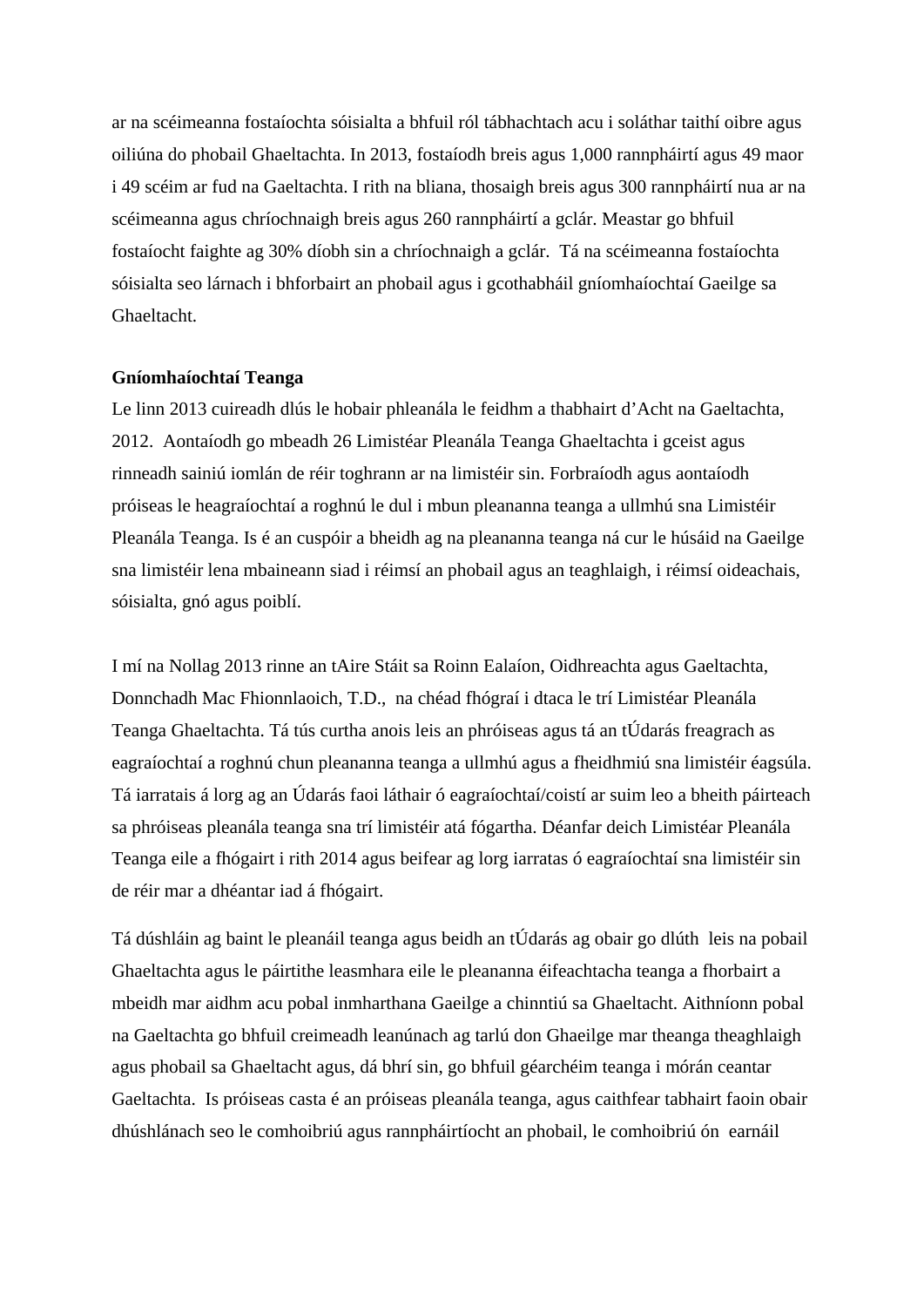dheonach, ón earnáil phoiblí agus ón earnáil phríobháideach, agus oibriú as lámha a chéile chun tacú leis an Ghaeilge a chur chun cinn sna ceantair éagsúla.

### **Fócas do 2014**

In 2014, leanfaidh an tÚdarás air ag maoiniú réimse de thionscadail a bhaineann le forbairt fiontraíochta agus cruthú fostaíochta, le béim ar leith ar na hearnálacha a bhaineann le dobharshaothrú agus próiseáil éisc, eolaíochtaí beatha, bia, turasóireacht agus fiontair cruthaitheach (bainteach le tograí meán, ealaíon, teangabhunaithe agus cultúrbhunaithe). Cuirfear dlús lena fheidhmeanna maidir le pleanáil teanga de, agus tacófar le réimse de chláir forbartha pobail agus áitiúla a mbeidh sé d'aidhm acu forbairt a dhéanamh ar bhreis scileanna agus acmhainneachta ag leibhéal an phobail i réimse de thionscadail fiontraíochta agus pleanála teanga.

I rith na bliana, leanfaimid orainn ag díriú ar straitéis faoina bhfaighfear níos mó acmhainní agus maoinithe chun an gréasán riachtanach de sheirbhísí, infreastruchtúr gnó agus saoráidí a sholáthar a bheidh mar bhunchloch le hathshlánú inmharthana sa Ghaeltacht.

# **ATHBHREITHNIÚ AR NA CEANTAIR GHAELTACHTA**

### **Gaeltacht Dhún na nGall**

Cruthaíodh 220 post nua i nGaeltacht Dhún na nGall in 2013. Bhí 1,942 post lánaimseartha i gcliantchomhlachtaí an Údaráis i nGaeltacht Dhún na nGall ag deireadh na bliana. Nuair a thógtar líon na bpost a cailleadh san áireamh, bhí glanmhéadú suntasach de 64 post nua i gceist i nGaeltacht Dhún na nGall, sin méadú 3.4% ar an bhliain roimhe.

Cruthaíodh poist nua i gcomhlachtaí ar fud Ghaeltacht Thír Chonaill ar nós Randox Teo, An Clochán Liath; Arán Ard Teoranta, Ard a Rátha; Comhlacht Iascaireachta Fánaid Teo, Fánaid; Faisc Miotail Éireann Teo, Páirc Ghnó Ghaoth Dobhair agus i dtograí nua ar nós Mobileonix Teo agus Millíní Adhmaid Dhún na nGall Teo atá lonnaithe ar Pháirc Ghnó Ghaoth Dobhair. Cailleadh poist sna tionscail turasóireachta, tógála agus seirbhísí, agus shil comhlachtaí atá i mbun déantúsaíocht roinnt poist.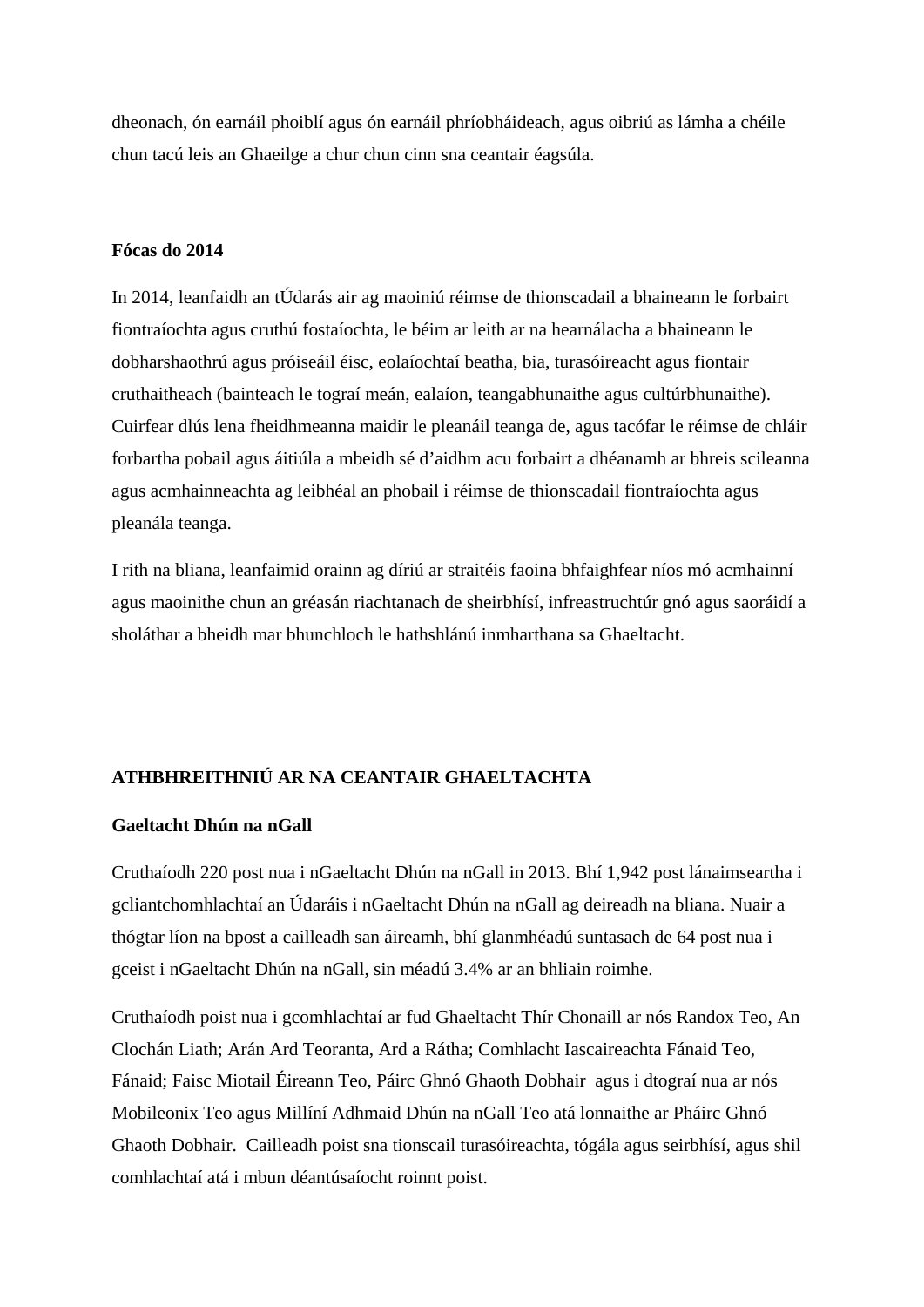Is ábhar dóchais é an méid tograí nua a ceadaíodh do Ghaeltacht Dhún na nGall i rith na bliana. Cheadaigh an tÚdarás tograí do Ghaeltacht Dhún na nGall ina mbeidh infheistíocht iomlán de os cionn €11 milliún i gceist agus 246 post nua á gcruthú iontu nuair a bheidh na tograí faoi lán seol.

Bhí 296 duine fostaithe ar scéimeanna sóisialta fostaíochta i nGaeltacht Dhún na nGall ag deireadh na bliana, scéimeanna atá á mbainistiú agus á riaradh ag an Údarás agus atá maoinithe ag an Roinn Coimirce Sóisialaí.

## **Forbairtí Eile**

Rinneadh infheistíocht i bhfoirgneamh iar-Wiss Medi Teo ar Pháirc Ghnó Ghaoth Dobhair lena roinnt ina aonaid fiontraíochta a bheidh dírithe ar fhiontair sna tionscail feistí leighis agus seirbhísí trádála idirnáisiúnta. Rinneadh athfhorbairt ar an sean Mharglann i nGleann Cholm Cille i gcaitheamh na bliana lena chur in oiriúint do thionscnaimh phobail/thurasóireachta agus óige. Ceadaíodh léas do Chairdeas na bhFidléirí le cuid den spás seo a fhorbairt mar iarsmalann cheoil thraidisiúnta. Cuireadh le chéile físeán d'Áislann Ghaoth Dobhair agus beidh sé á úsáid mar uirlis mhargaíochta agus dhíolacháin ar mhaithe le gnó a mhealladh le lonnú san Áislann.

### **Plean Forbartha Bhaile na Finne**

Ullmhaíodh plean forbartha cúig bliana do mhórcheantar Bhaile na Finne in 2013. Is í aidhm an phlean forbartha seo ná clár ghníomhaíochtaí forbartha pobail a leagann amach do mhórcheantar Bhaile na Finne don tréimhse cúig bliana amach romhainn i gcomhar le pobal an cheantair.

## **Ceangal G**

Cuireadh tús le tionscnamh CeangalG in 2013, tionscnamh atá lonnaithe ar Pháirc Ghnó Ghaoth Dobhair. Is tionscnamh trasteorann é seo atá maoinithe faoi Chlár Interreg IVA agus atá á fheidhmiú ag an Údarás i gcomhar le Sabhal Mór Ostaig in Albain agus le Cultúrlann McAdam Ó Fiaich i mBéal Feirste. Is í aidhm an tionscnaimh ná comhoibriú a spreagadh agus a neartú idir áisíneachtaí san earnáil phoiblí i gceantair theorann in Albain, sa Ghaeltacht agus i dTuaisceart Éireann, agus tá béim ar leith ar thacaíocht a thabhairt d'fhiontair a bhaineann úsáid as an Ghaeilge agus/nó Gaidhlic na hAlban.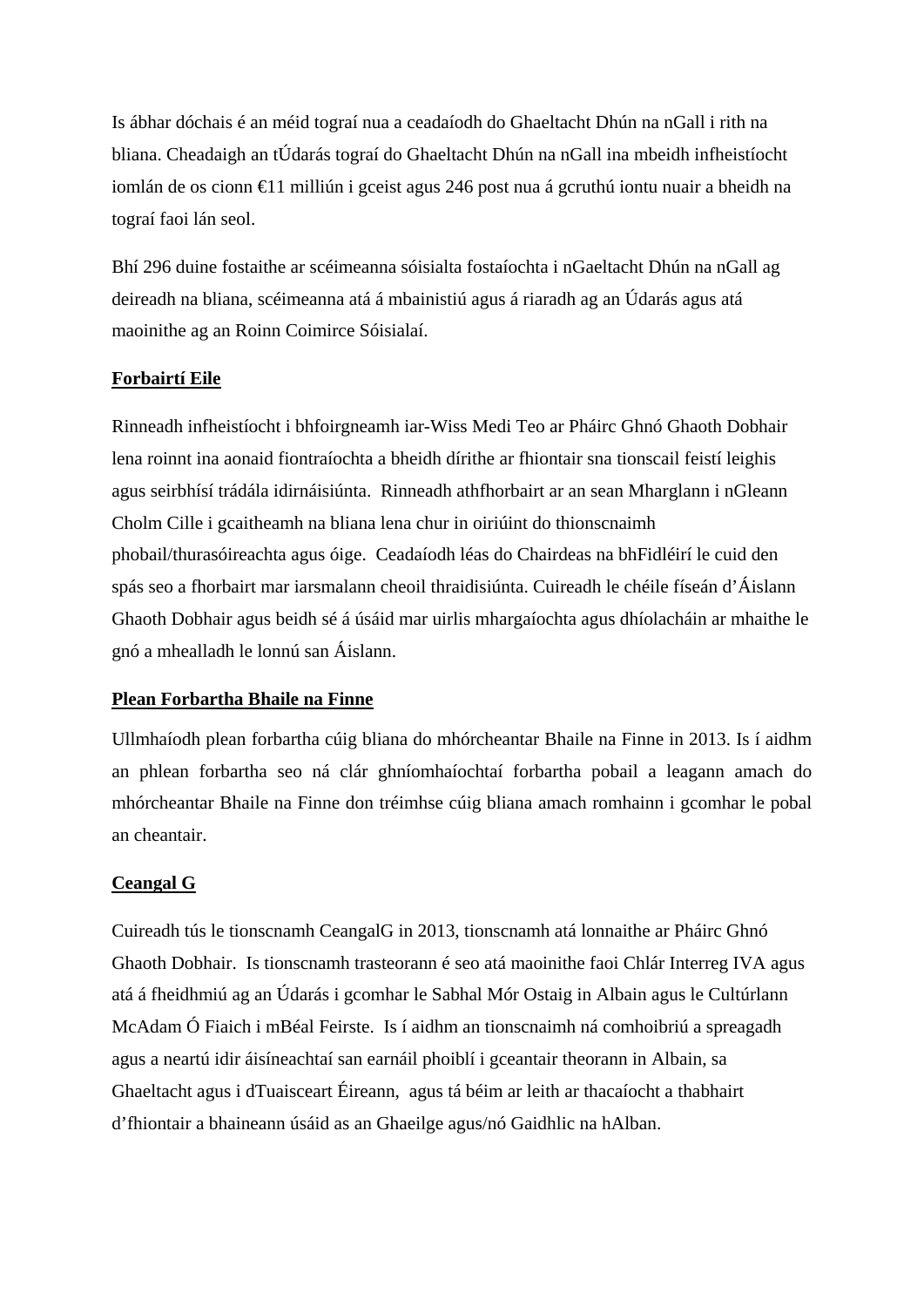### **Clár Interreg '** *Innovation and Growth Programme'*

Leanadh le cur i bhfeidhm an chláir thacaíochta do rannpháirtithe atá dírithe ar thapú deiseanna forbartha idirnáisiúnta chun an gnó a fhorbairt, ar nós gnó anseo ag easpórtáil go margadh úr nó ag tabhairt táirge/teicneolaíochta/ceadúnas ó thír eile go dtí an tír seo in 2013. Beidh 24 rannpháirtí ó Thír Chonaill (an Ghaeltacht ach go h-áirithe) ag glacadh páirte sa chlár seo thar tréimhse trí bliana.

#### **Gaeltacht Mhaigh Eo**

Cruthaíodh 63 post nua i nGaeltacht Mhaigh Eo in 2013, sin glanmhéadú de 17 post nua ar an bhliain roimhe sin. Bhí 728 post lánaimseartha i gcliantchomhlachtaí an Údaráis i nGaeltacht Mhaigh Eo ag deireadh na bliana. Bhí an fás san fhostaíocht le feiceáil go príomha i gcomhlachtaí atá ag feidhmiú sa tionscal turasóireachta.

Bhí 217 duine fostaithe chomh maith ar scéimeanna sóisialta fostaíochta i nGaeltacht Mhaigh Eo ag deireadh na bliana. Tá na scéimeanna seo á mbainistiú agus á riaradh ag an Údarás agus tá siad maoinithe ag an Roinn Coimirce Sóisialaí. Thug an tÚdarás, Comhairle Contae Mhaigh Eo agus oibrithe na scéimeanna forbartha pobail faoi thograí athnuachan bailte i 15 baile i gceantar Iorrais i rith na bliana le hinfheistíocht mheasta de os cionn €900,000 san iomlán.

I rith na bliana d'eagraigh an tÚdarás, i gcomhar le heagraíochtaí oiliúna eile, roinnt cúrsaí traenála i réimsí gnó ar nós na meáin dhigiteach, forbairt bainistíochta agus forbairt pobail. D'fhreastail ionadaithe ó os cionn 80 comhlacht ar na cúrsaí seo le linn na bliana.

Cuireadh tús le réamhobair don togra G.R.E.A.T (Growing Renewable Energy Applications and Technologies) i rith na bliana. Beidh an togra ar siúl i 2014/2015 agus is í aidhm an togra ná cuidiú le comhlachtaí margaí nó teicneolaíochtaí nua a aimsiú san earnáil fuinneamh inathnuaite agus earnálacha gaolmhara eile in Iarthuaisceart na hEorpa.

#### **Gaeltacht na Gaillimhe**

Cruthaíodh 222 post nua i nGaeltacht na Gaillimhe in 2013. Bhí 2,741 post lánaimseartha i gcliantchomhlachtaí an Údaráis i nGaeltacht na Gaillimhe ag deireadh na bliana. Cruthaíodh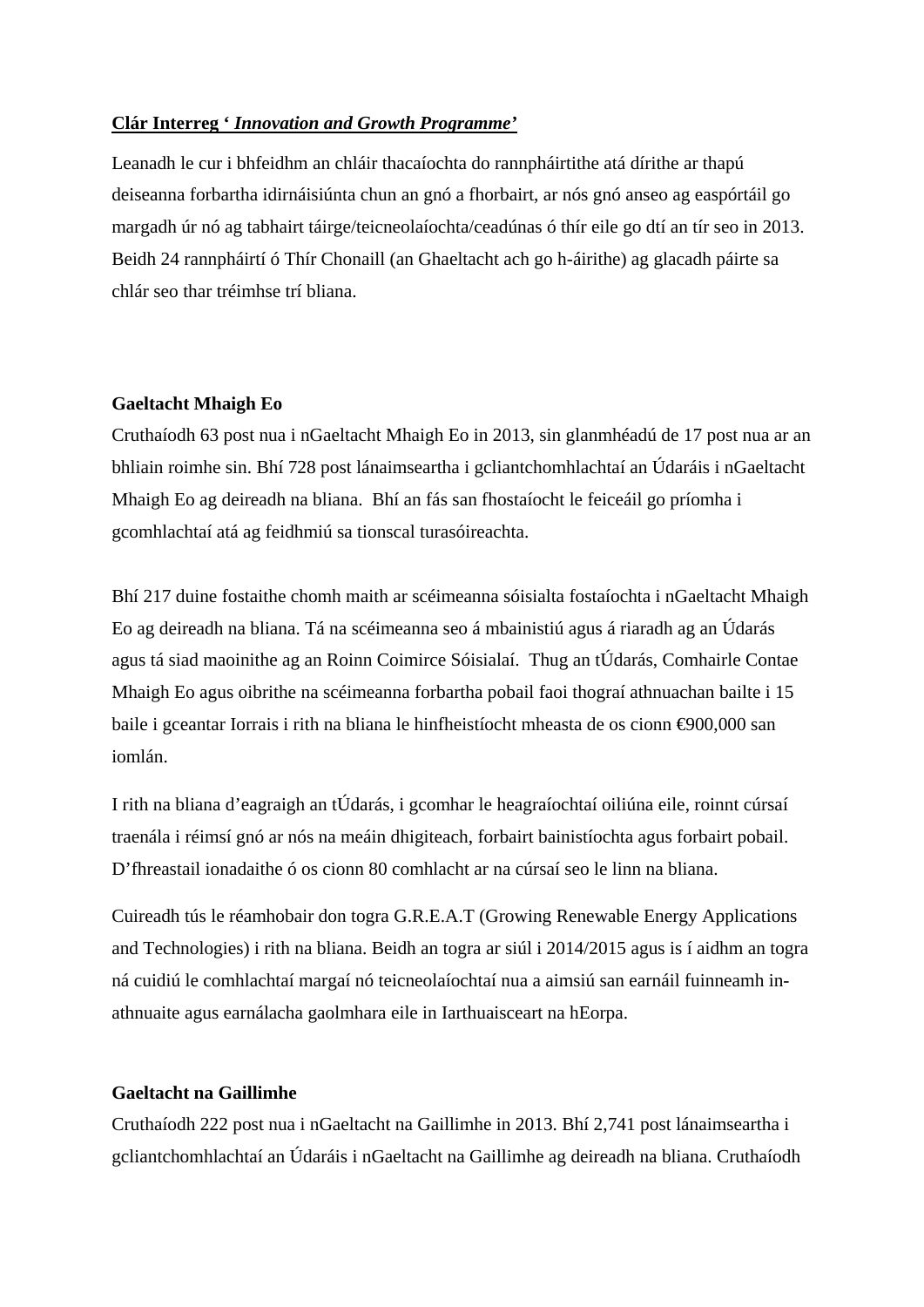poist nua i rith na bliana go príomha i gcomhlachtaí atá ag feidhmiú sna hearnálacha feistí leighis, seirbhísí trádála idirnáisiúnta, closamhairc, seirbhísí agus próiseála éisc.

Nuair a thógtar líon na bpost a cailleadh san áireamh, bhí glanmhéadú beag de 11 post i nGaeltacht na Gaillimhe. Cailleadh an chuid is mó de na poist i gcomhlachtaí a bhí ag feidhmiú sna tionscail déantúsaíochta traidisiúnta, turasóireachta agus tógála.

Ba bhliain mhaith eile a bhí in 2013 do Ghaeltacht na Gaillimhe ó thaobh ceadú post de. Ceadaíodh líon suntasach tograí nua i rith na bliana ina mbeidh infheistíocht de os cionn €16 milliún i gceist nuair a bheidh siad faoi lán seoil agus táthar ag súil go gcruthófar 177 post nua.

Bhí 374 duine fostaithe chomh maith ar scéimeanna sóisialta fostaíochta i nGaeltacht na Gaillimhe ag deireadh na bliana. Tá na scéimeanna seo á mbainistiú agus á riaradh ag an Údarás agus tá siad maoinithe ag an Roinn Coimirce Sóisialaí.

Cuireadh raon cúrsaí oiliúna ar fáil i rith na bliana i réimsí ar nós fiontraíocht, margaíocht, forbairt pobail, gaibhneoireacht agus feistis leighis.

Cuireann Údarás na Gaeltachta fáilte roimh an soláthar atá ceadaithe ag an Rialtas do Chultúrlann Chonamara ag Teach an Phiarsaigh faoina phacáiste spreagthaí caipitil. Tá maoiniú de €500,000 curtha ar fáil i 2014 ó Chlár Cuimhneacháin 1916 don fhorbairt atá beartaithe ag Teach an Phiarsaigh. Tuigtear dúinn go mbeidh €1.5 milliún ar fáil don togra i 2015-2016. Beifear ag obair i gcomhar leis na páirtithe leasmhara le h-iarracht a dhéanamh teacht ar an soláthar iomlán chaipitil atá riachtanach leis an togra a thabhairt chun críche.

## **Gaeltacht na Mí**

Bhí 167 post lánaimseartha i gcliantchomhlachtaí an Údaráis i nGaeltacht na Mí ag deireadh na bliana. Bhí glanmhéadú beag de 6 phost i gceist ar an bhliain roimhe. Bhí fás ar an leibhéal fostaíochta sa chomhlacht Faughan Foods Ltd arís anuraidh, le 50 duine ag obair ann ag deireadh na bliana.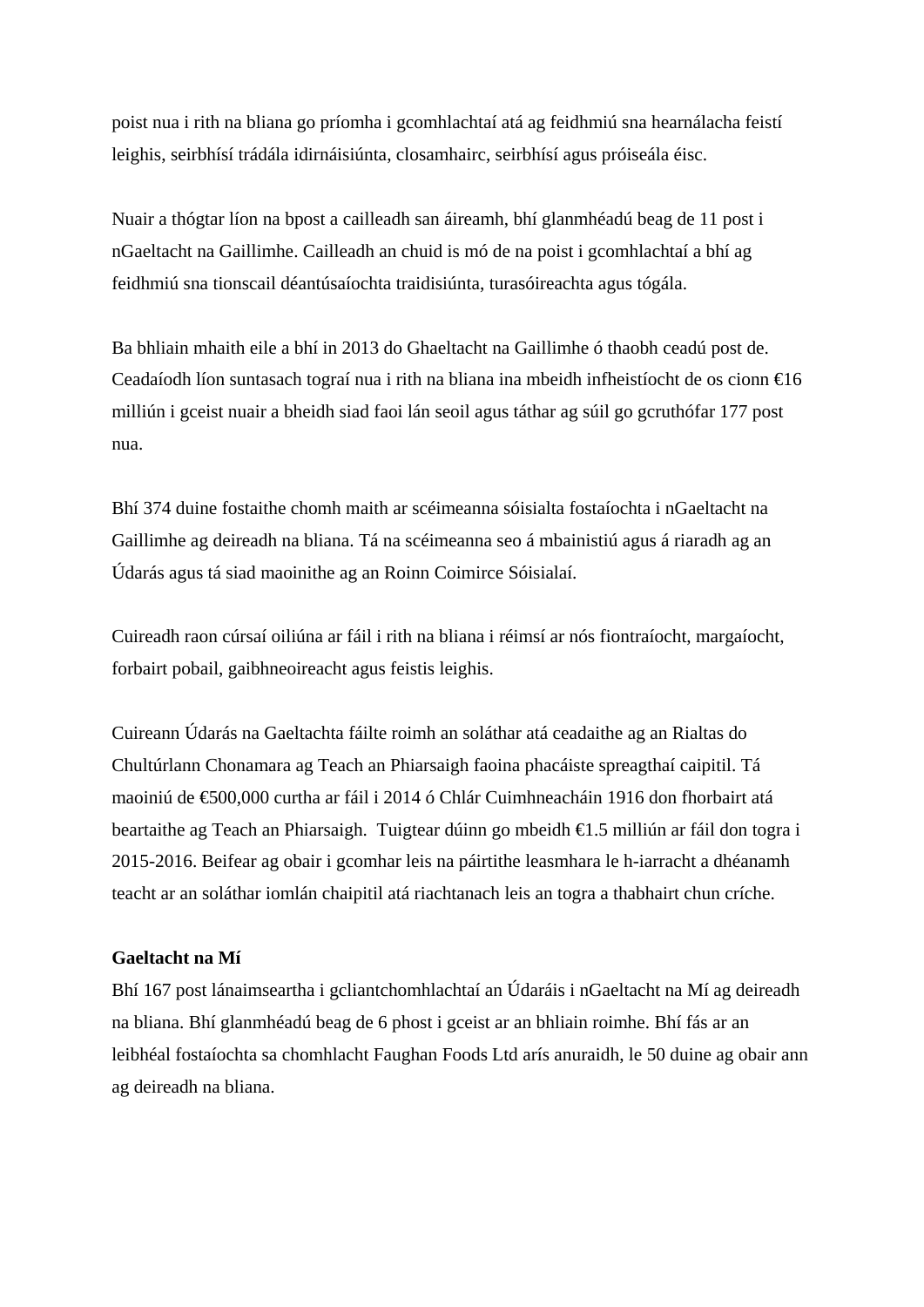### **Gaeltacht Chiarraí**

Cruthaíodh 63 post nua i nGaeltacht Chiarraí in 2013. Cruthaíodh na poist nua seo i gcomhlachtaí atá ag feidhmiú i dtionscail seirbhísí, an tionscal bia agus dí agus an tionscal turasóireachta den chuid is mó. Nuair a thógtar san áireamh an líon post a cailleadh, bhí glanchaillteanas de 23 post san iomlán ann. Bhí 683 post lánaimseartha i gcliantchomhlachtaí an Údaráis i nGaeltacht Chiarraí ag deireadh na bliana.

Is údar dóchais é an líon tograí nua a ceadaíodh i rith na bliana ina mbeidh infheistíocht iomlán de €1.7 milliún i gceist agus os cionn 30 post nua á gcruthú iontu nuair a bheidh na tograí seo faoi lán seoil.

Bhí 87 duine fostaithe chomh maith ar scéimeanna sóisialta fostaíochta i nGaeltacht Chiarraí ag deireadh na bliana. Tá na scéimeanna seo á mbainistiú agus á riaradh ag an Údarás agus tá siad maoinithe ag an Roinn Coimirce Sóisialaí.

Le linn na bliana ceadaíodh maoiniú le Lárionad Forbartha Gaeilge agus Gaeltachta, a chosnóidh €3.4 milliún, a fhorbairt i mBaile an Fheirtéaraigh i gContae Chiarraí ar shuíomh de chuid Údarás na Gaeltachta. Tá Údarás na Gaeltachta, An Roinn Ealaíon, Oidhreachta agus Gaeltachta agus Comharchumann Forbartha Chorca Dhuibhne Teo i gcomhpháirtíocht agus ag maoiniú an togra nua seo.

Mar chuid den Lárionad Forbartha seo, ina mbeidh achar de c.1,400 méadar cearnach, beidh oifigí agus áiseanna nua do Chomharchumann Forbartha Chorca Dhuibhne Teo; Ionad Tacaíochta Teaghlaigh ina mbeidh áiseanna nua don naíonra agus seirbhísí réamhscoile; spás oiliúna; agus trí aonad fiontraíochta de chuid an Údaráis. Tá sé i gceist chomh maith clós súgartha poiblí do leanaí a fhorbairt ar an suíomh, atá lonnaithe ar imeall shráidbhaile an Bhuailtín. Is é Údarás na Gaeltachta a bheidh freagrach as an fhorbairt a bhainistiú le linn na tréimhse forbartha agus táthar ag súil go mbeadh an obair forbartha iomlán curtha i gcrích roimh Fómhar na bliana seo chugainn.

### **Gaeltacht Chorcaí**

Cruthaíodh 23 post nua i nGaeltacht Chorcaí in 2013. Nuair a thógtar san áireamh an líon post a cailleadh, bhí glanchaillteanas de 33 post san iomlán. Bhí 577 post lánaimseartha i